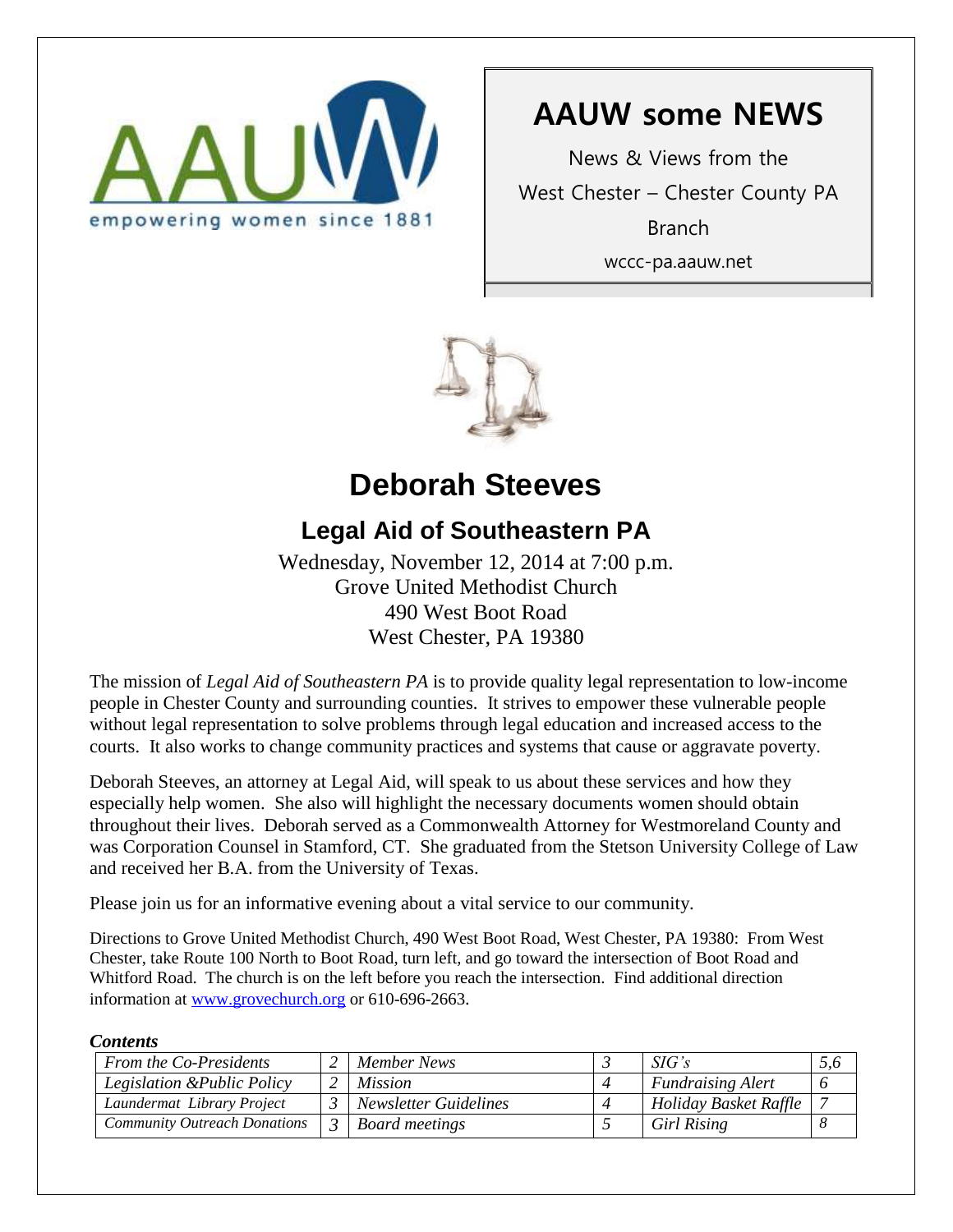## *From the Co-Presidents*

Dear Members,

Happy Fall!

As the leaves are falling and the weather is turning cool, meeting with our friends and fellow members at the various monthly AAUW activities warms ours hearts.

This is especially so when we're together at the interesting and exciting monthly programs! Amy Worden, political and government reporter for the *Philadelphia Inquirer*, delighted our members on Wednesday, October 8<sup>th</sup> with her insights into the workings of the Pennsylvania government in Harrisburg. She also confirmed that the "Old Boys Club" is still difficult for women to penetrate and reminded us that Pennsylvania needs women politicians!! Don't forget to attend the November  $12<sup>th</sup>$ program , which again promises to be both interesting and informative.

Fundraising for the branch is well on its way! It's not too late to order from the Yankee Candle gift catalogue or to sell raffle tickets for the two valuable and wonderful gifts baskets to be raffled off at our December Holiday Get-Together!

Although the branch still needs co-chairs for the Travel Interest Group, being planned is a trip to hear the Curtis Institute graduates play at the Kimmel Center as well as attendance at one of West Chester University's "Travel Dinners".

LAPP has several members who are willing to share the work of Public Policy and Legislation. The branch, however, still needs LAPP co-chairs! Won't you consider taking on this leadership role?

Don't forget to check the handbook for all planned activities offered by the branch and the dates and topics of all general meetings. To check out any recent changes, the branch website at wccc-pa.aauw.net is always up to date with the latest information thanks to our web-mistress, Sandy Alexander.

Sue and I are grateful for all the work the board and all involved members do to make our branch successful, and we wish all of our members a "Happy Thanksgiving."

*Dorothea and Sue*

## **Legislation and Public Policy (LAPP)** By Ann Duerr

At our October branch meeting, several members expressed interest in equal pay (Laura LaBuda), Common Core Standards (Carol Valentine and Bonnie Friedman, earlier by phone) and effects of poverty and other issues (Jen Schultz). Pat Schultz is our liaison to the League of Women Voters. I will remain a resource to these members, mainly new to our branch, and certainly others to promote action on issues relevant to the AAUW mission.

Wear your IT'S MY VOTE/ I WILL BE HEARD button that was available during a recent meeting. It is not too late to get buttons if you need more for the days before election. Let people know about issues that are important for women and girls. Keep encouraging all your family, friends, students, and strangers old and young to VOTE. Let's raise the voter participation rate in this very important midyear election.

Support Understanding Common Core issues by visiting Senator Dinniman's website. Two articles on the website include "Dinniman Lists Corbett's 180 Degree Reversals on Common Core" and "Keystone Exams: All Common Core, No Common Sense". Please provide your input on this issue.

The gender wage gap narrowed only slightly in 2013; the median earnings across the board of women working full time, year round in the United States were just 78 percent of men's earnings. AAUW's publication, *The Simple Truth about the Gender Pay Gap* (2014), is available online.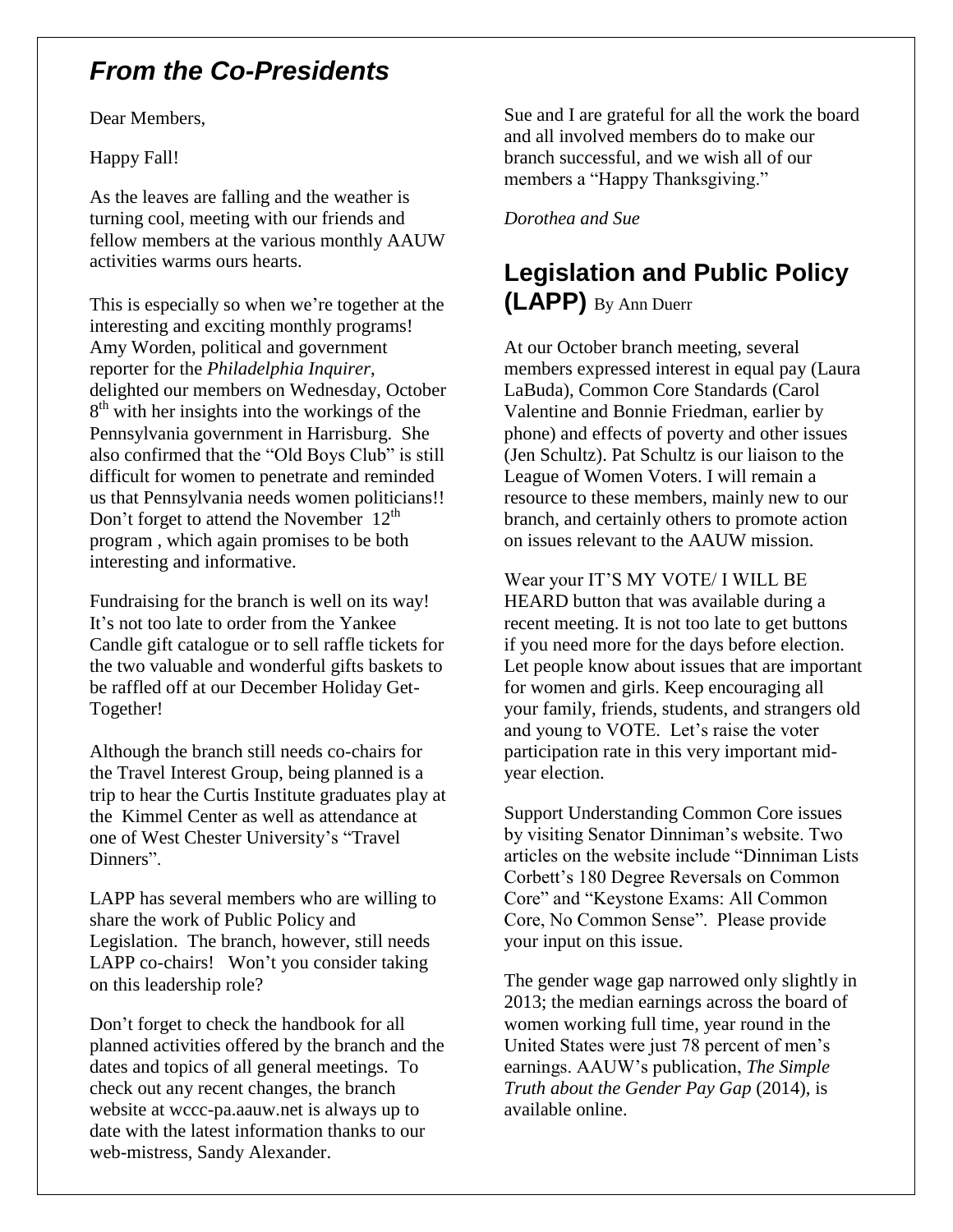Carol Metzker, author of *Facing the Monster*, thanks members who contributed to April's Dress for a Good Cause through gifts of dresses, jewelry, time or purchases. One result is computer upgrades for Dawn's Place, a nearby residence for survivors of human trafficking and commercial sexual exploitation. \*\*\*

Keep alert to issues important to women and girls by being a 2 MINUTE ACTIVIST through the branch website at [wccc](http://wccc-pa.aauw.net/)[pa.aauw.net.](http://wccc-pa.aauw.net/)

\*\*\*

## **The Laundromat Library Project**

The branch was asked if it is interested in joining this project in a supportive role. The lead women, Arlene Rengert and Karen Iacobucci, modeled the project, now in it's second decade, after "The Laundromat Library League" in an Ohio city.

The goal of the project is to place a basket of books in local laundromats. The books are for kids who have no access to books. A bilingual sign will invite children "to take a book, return it when you can". The project involves no meetings and no bylaws or other structure.

**Volunteers** are needed to:

**A:** Twice a month drive to obtain the replacement box from West Chester Friends School and deliver books to the laundromats and bring the depleted box back to WCFS to be resupplied for the next run.

**B:** Prepare Boxes and come together one or two times a month to assemble the boxes, each labeled for a particular site.

**C:** Provide books that are in good condition and that are in English and/or Spanish for children of all ages.

If you are interested in getting involved contact Dorothea Lavigne at [dlav43@aol.com](mailto:franpierce@verizon.net)or Sue Johnston at [siwi77@verizon.com](mailto:siwi77@verizon.com) 

*Dorothea and Sue*

### **Reminder -- Ongoing Monthly Donations**

Each month, the branch identifies one of the organizations the past *Gateway to Equity Award* winners and collects much needed donations for that group.

During November we will support*"Wings for Success."*

Below you will find the organizations we support and the name of the branch member who will collect donations at the general meeting.

**Domestic Violence Center:** *Donna Golden* Pillows (new) and, in December, gift cards to Target, K-Mart, Staples, etc.

### **Wings for Success**: *Laura LaBuda*

Department store shopping bags, accessories (scarves, jewelry, hosiery, black handbags), and undergarments.

**Dawn's Place:** *Sandi Kwisz* Gift cards to Staples, Target or Walmart.

*Thank you for all your generous donations!*

## **MEMBERSHIP NEWS**

Please welcome our newest member -- *Tonya Thames-Taylor.*  Tonya is an Associate Professor of History at West Chester University. She specializes in Southern History.

Tonya Thames-Taylor (Anthony) 96 Virginia Avenue Coatesville, PA 19320 Tougaloo College, B.A.; University of Mississippi, M.A., Ph.D (610) 384-5174 (h); (610) 209-7825 (c) tonya@tonyathames.com

Three other women attended our meeting as prospective members: Andrea Hall, Joyce Libes, and Geri Lessley.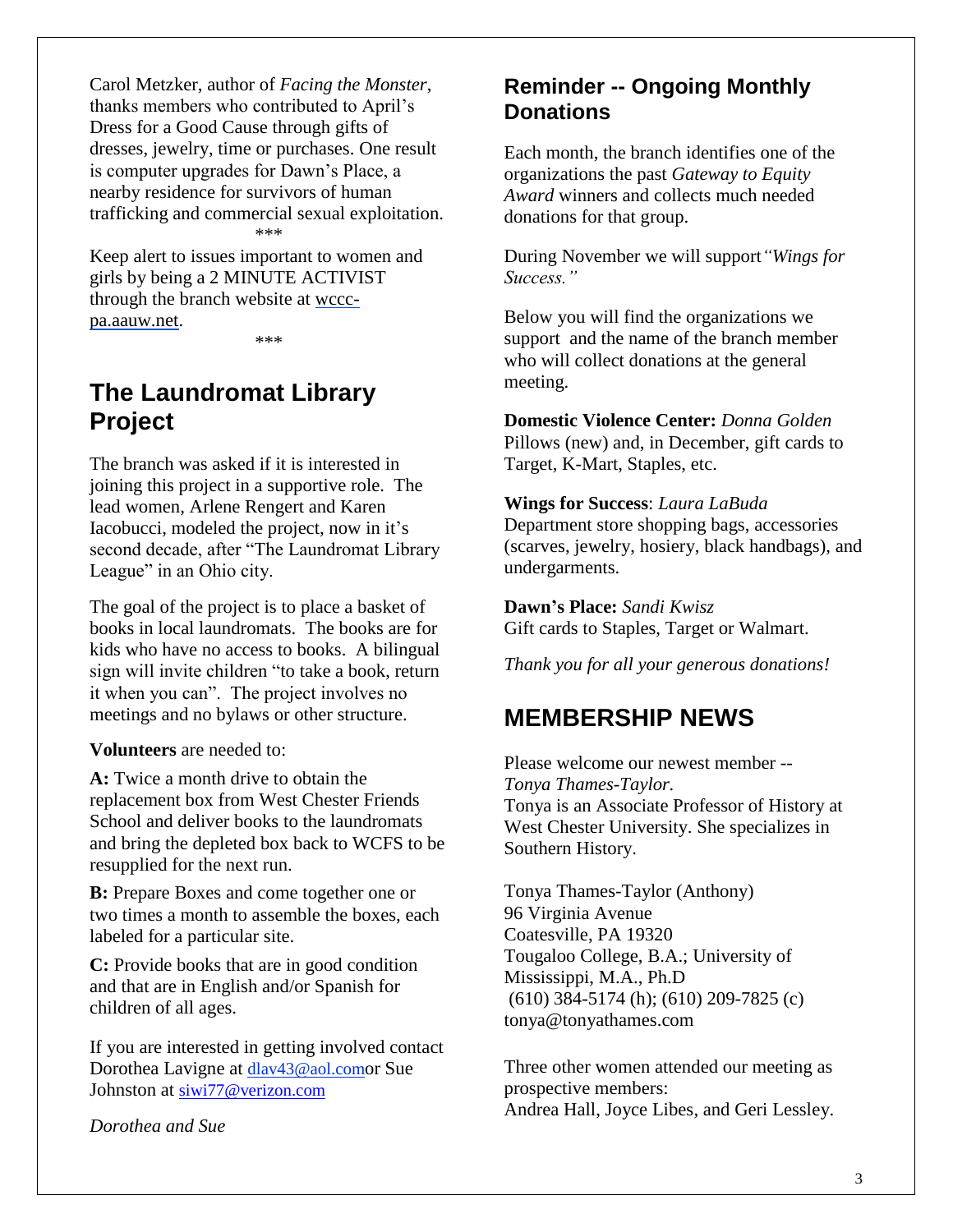## *Membership Outreach*

Your Records with the National Association can be accessed by contacting: --Helpline Phone (800) 326-2289 or --Internet and email: The website for national AAUW is http://www.aauw.org/. You'll need your membership number, which can be found on the address label of the Association publication (Outlook).

*AAUW Mission Statement AAUW advances equity for women and girls through advocacy, education, philanthropy, and research.*

*Norma George* Newsletter Co-Editor 610-872-7567 [ngeorge@cheyney.edu](mailto:ngeorge@cheyney.ecu)

*Tamara Hollins* Newsletter Co-Editor 610-399-2256 [thollins@cheyney.edu](mailto:thollins@cheyney.edu)

*Nancy Rumfield* **Newsletter Co-Editor** 610-399-0388 [nrumfield@gmail.com](mailto:nrumfield@gmail.com)

*Newsletter email* [aauwsumnews@gmail.com](mailto:aauwsumnews@gmail.com)

*Sue Johnston* Branch Co-President [610-363-8535](mailto:610-363-8535) [siwi77@verizon.com](mailto:siwi77@verizon.com) 

*Dorthea Lavigne* Branch Co- President 484-315-8651 [dlav43@aol.com](mailto:franpierce@verizon.net)

*Eva Kaufmann* Program Co-Vice-President [610-793-3809](mailto:610-793-3809) ekaufmann1@gmail.com

*Peggy Staarman* Program Co-Vice-President 610-269-4866 [peggstaar@verizon.net](mailto:4dores@comcast.net)

*Barbara Lathroum* Membership Co -Vice-President [610-321-9783](mailto:610-321-9783) [blathroum@gmail.com](mailto:blathroum@gmail.com)

*Carol Habig* Membership Co -Vice-President 610-431-9987 [whabig@verizon.net](mailto:mjschultz46@hotmail.com)

*Nancy Dore* Recording Secretary 610-7250-459 4dores@comcast.net

*Laura LaBuda* **Corresponding Secretary** 610-888-9509 labudalaura@aol.com

*Anne Anderko* Financial Officer [484-885-4943](mailto:484-885-4943) [ananderko@msn.com](mailto:ananderko@msn.com)

Branch Website [wccc-pa.aauw.net](http://wccc-pa.aauw.net/)

## **Help AAUW Save Money**

Each year our editors put together eight informative, attractive, and news filled issues of our *AAUW some* newsletter. At current

prices, printing and mailing costs exceed \$1.50 a piece per issue, costing over \$12.00 per member per year. For several years, many AAUW members have received their copies via e-mail. If you are not already receiving *AAUW some* via e-mail and would be willing to do so, please contact Sandi Kwisz at [SandraK98@aol.com](mailto:SandraK98@aol.com)

### **Guidelines for** *AAUW some*

1. Deadline for articles is the  $10<sup>th</sup>$  of the month unless noted in newsletter.

2. Board will develop outline/plan for newsletter.

3. Copies of each article must be sent to the Co-Presidents.

4. Articles should be less then 340 words (1 column in 12 pt.) and sent as .doc (Word) files whenever possible.

5. Program information should be available for publication in the month prior to the event.

6. SIG information should be specific (when, where, leader, contact info., program or book).

7. Photos should be sent in .jpg format and should be the best quality possible. Leave cropping to the editors when possible.

8. Editors must keep newsletter to 10 pages or less (5 printed front and back).

9. Editors must consult with President or designee if newsletter is too long.

10. Editors and Co-Presidents will determine number of copies to be printed.

11. Board will review and decide list of Friends who receive printed copies.

12. The newsletter should go to the printer by the  $25<sup>th</sup>$  of the month. Copies should include the Circulation Manager, Person who distributes the e-mail version, and, if requested, other named designees.

Because our members are so important to us, we want to keep in touch. Do you know of a member who needs to receive a get well note or card of support? Please contact our Corresponding Secretary - Laura LaBuda [\(labudalaura@aol.com\)](mailto:labudalaura@aol.com) with the necessary information.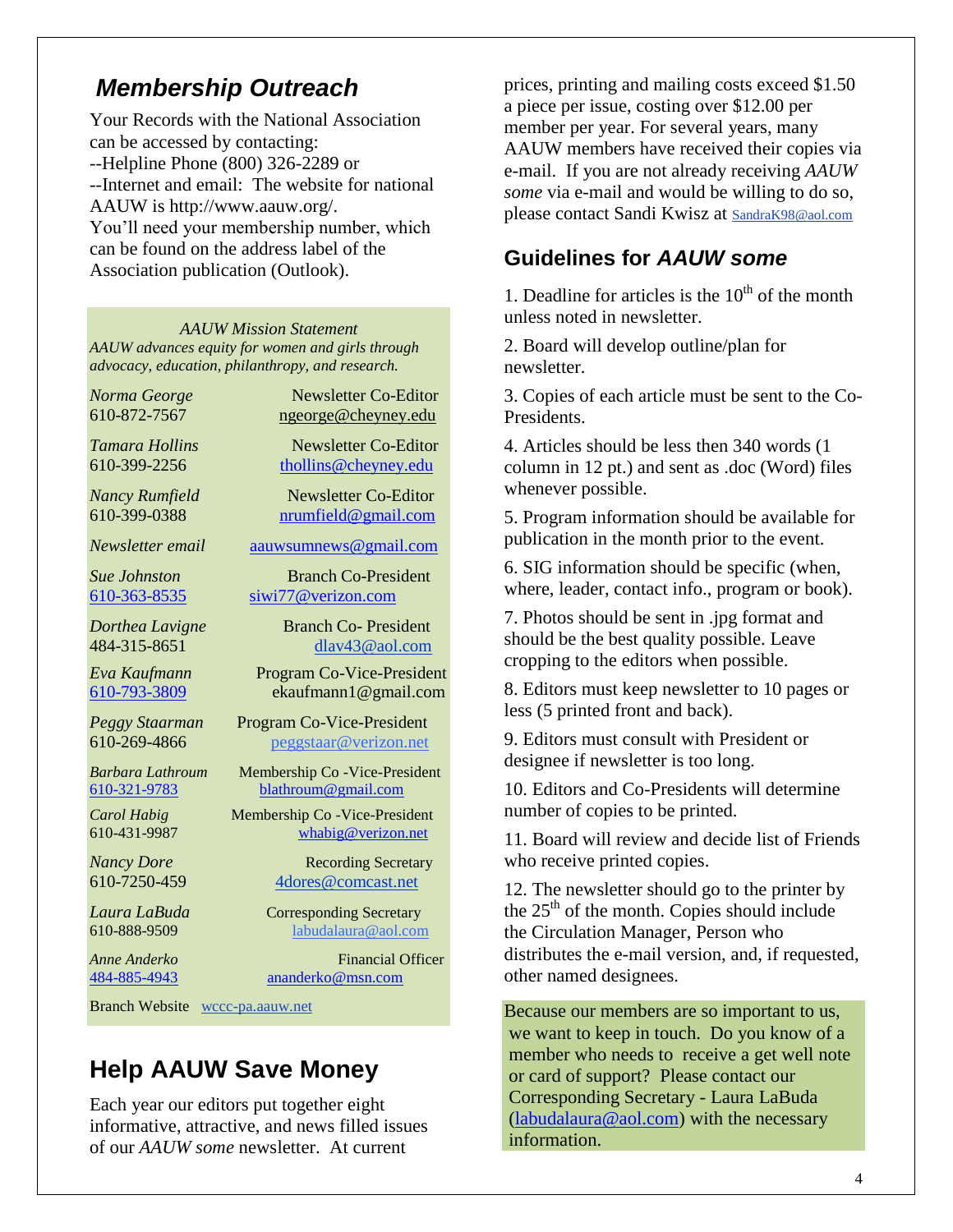#### *Interested in submitting an article or have information to share?*

### *We need your News!*

The co-editors of *AAUWsome News*, are delighted to bring you this issue of the newsletter, but … *We continue to need input from members!!* Please send *articles* as Word documents. Forward your news articles to the *gmail account:* [aauwsumnews@gmail.com,](mailto:aauwsum@gmail.com) indicating the topic and month in the subject box and cc the President. This is a shared account, so the co-editors can access your email and keep their work or personal mailboxes from getting filled. It also makes collaborating easier.

Remember that articles for a given month of the newsletter are due on the 10th of the preceding month*.* Please provide all necessary information with your submission.

## *Board Meetings*

All Board meetings are open to the membership and are held at the *Women's Center at West Chester University.* Meetings begin at 7:00 p.m., are over by 9 p.m., and are usually on the first Tuesday of the month. The next meeting is on Tuesday, November 4th.

### **Special Interest Groups**

### **Couples Bridge**

Meets the  $3<sup>rd</sup>$  Saturday evening each month at a member's home. We are a social group and welcome all who like to play. Contact the chair, Carol Habig, at 610-431-9987 or e-mail her at [whabig@verizon.net.](mailto:whabig@verizon.net)

AAUW branches are known for their book groups, and membership in a group often encourages continuing membership. The West Chester-Chester County Branch currently has three book discussion groups meeting in the day and in the evening at different times of the month.

#### **Literature I: Our daytime group reads both fiction and non-fiction.**

Lit I will discuss *The Storied Life of A.J. Fikry* by Gabrielle Zevin. The discussion leader and hostess is Roni Mullen. We meet at 1 p.m. and the discussion will start at 1:30 p.m. Interested in attending? Please call or email Roni to let her know that you will attend. 610-436-0912, or [vmullen@comcast.net.](mailto:vmullen@comcast.net) Chair: Kay Philipps

**Lit II Book Group:** Lit Group II fiction/nonfiction. In November we are reading the *New York Times*'s best-selling novel *Orphan Train* by Christina Baker Kline. The *Times* said that the novel describes the "appalling story of 1920s orphans swept off the streets of New York and sent to the Midwest, where their foster families were subject to scant official supervision."

\*\**Please note - there are other books by this name, so make sure you get the right one!\*\** We will be meeting at 7:00 pm. on November 19 at Lyn Eaton's home in West Chester. For directions or more information, call Jean Speiser at (610) 692-3227 (work, preferred) or at (610) 738-3363 (home) or send an e-mail to [JeanSpeiser@Gmail.com.](mailto:JeanSpeiser@Gmail.com)

**Non-Fiction Group:** The Non-Fiction Book Group meets on the third Monday in alternate months. The next discussion will be Monday, November 17, 2014 at 7:00 p.m. in the restaurant of the Days Hotel at 943 South High Street in West Chester. The book to be discussed is *I Am Malala; The Girl who Stood up for Education and was shot by the Taliban* by Malala Yousafzai. Copies of the book are available at Chester County libraries. Please contact Paula McGinness for additional information - 610-942-4852.

### **Finance Discussion Group**

This group is currently not active  $-$  if you are interested please contact Sandi (610-793-3135) [SandraK98@aol.com](mailto:SandraK98@aol.com) or Dorothea (484-315- 8651) [dlav43@aol.com](mailto:dlav43@aol.com)

**FIG (Food Interest Group)**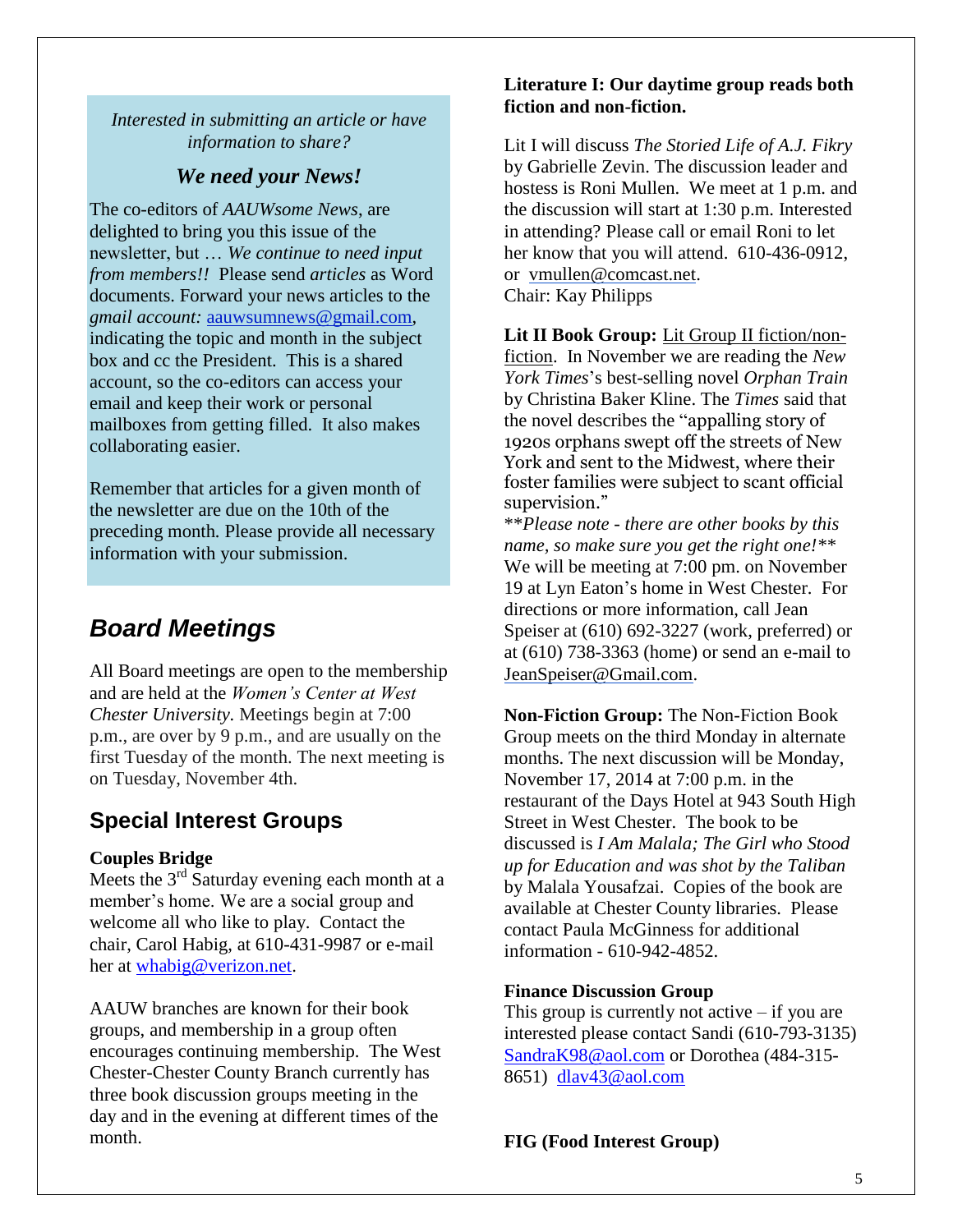This group dines around either at members' homes or restaurants. The group usually meets on the second Saturday or Sunday of the month. Couples (unless otherwise specified) and singles, as well as new members, are welcome. There are no scheduled events for November or December. If you are interested in joining, or in hosting a future event, please contact Donna Eaves at [610-692-](tel:610-692-5277) [5277](tel:610-692-5277) or at [deaves@live.com.](mailto:deaves@live.com)

#### **Great Decisions**

For information on the Great Decisions group, contact Jacky Page at 610-359-9887 or [jacquelinepage9@gmail.com](mailto:jacquelinepage9@gmail.com)

**TIG (Travel Interest Group):** *AAUW TIGers* The Travel Interest Group is composed of members who like to go on day trips. Trips are

open to all members and guests. Some are limited in number.

Contact Roselyn Cadoff (610-458-8813) or Sue Johnston (610-363-8535) for additional information and to be added or removed from the email list. Being on the list does not obligate you to attend any of the activities.

### **Interested in a Craft Group?**

A number of our members have indicated they enjoy doing crafts, so the board would like to encourage the formation of a new *Special Interest Group* focusing on crafts and/or hobbies. The group could work on one craft such as quilting, jewelry making, or calligraphy or the group may want to incorporate a number of crafts. If you are interested in joining or leading this type of interest group, please contact Peggy Staarman 610-269-4866 or peggstaar@verizon.net.

## **Fundraising Alert**

Why do we need to do fundraisers every year? Unfortunately, only \$16.00 of the dues we collect from each member goes to our branch. The balance is sent to national and state. We need additional funding to support all the worthwhile programs we advocate. If each of our members participates in the two fundraisers described below, we can meet our monetary goals. Please take the time to consider what we are offering and support your AAUW branch.

The *Yankee Candle Sale* is in full swing, and you have until Nov. 14 to get your orders in. You will receive your orders about two weeks later -- in plenty of time for holiday gift giving. Don't just buy for yourself—include your family and friends. *Remember, we earn 40% on everything we sell!* You can order online at www.yankee candlefundraising.com, but you need to register our group number 990065897. All orders under \$100 will incur shipping charges, so send your orders to Donna Golden, 1302 Eagle Rd., West Chester, PA 19382 (610-429-0944 or [goldendonna@verizon.net\)](mailto:goldendonna@verizon.net) along with your payment, and arrangements will be made for deliveries.

The raffle basket fundraiser is back --both the *Restaurant Basket* and *Pamper Yourself Basket* are back after last year's successful debut. Contribution sheets were circulated at the September 10th meeting, requesting members to solicit their favorite vendors for contributions. If you were not present, the vendor contribution sheet is attached at the end of this newsletter. We will be selling tickets at the October 8th meeting. If you need tickets or have questions about contributions, please contact Anne Anderko at [ananderko@msn.com](mailto:ananderko@msn.com) or 484-885-4943.

Please continue to save your used ink cartridges and bring them to the meetings for the Staple recycle program. Thank you!

*Co-Chairs, Anne Anderko and Donna Golden*

## **Holiday Basket Raffle**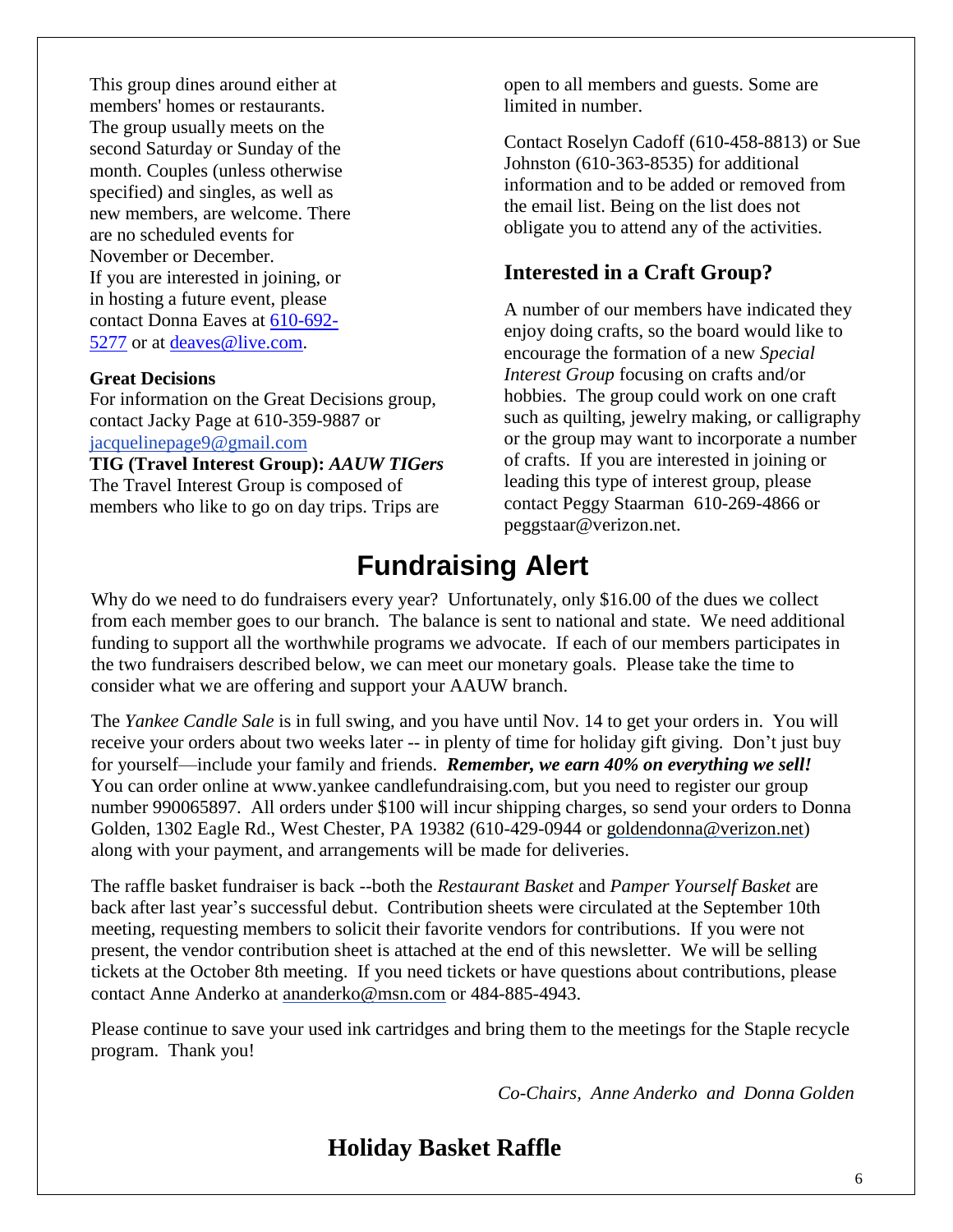Due to the great success of last year's holiday basket raffle, which raised \$602.00, we are repeating this popular fundraiser. We need your help to meet our fundraising goals. The money we raise will help to fund the *Alice Lawson Scholarship Fund, AAUW Funds, NCCWSL-National Conference of College Women Student Leaders, GETT and PETT*. Did you know that from your \$75.00 dues, only \$16.00 is put into our operating budget? The remaining balance goes to AAUW national and state budgets.

**Raffle Drawing:** December 14, 2014

**Where:** December Holiday Social at the home of Carol Zabrislke

**Purchase:** Raffle tickets will go on sale starting at the Oct.8 meeting, \$1.00 each or 6/\$5.00. You can sell to your family and friends. You do not need to be present to win.

**What you win:** Raffle of 2 Baskets – "*Pamper Yourself Basket*" – includes gift certificates from your favorite hair, nail, spa salons, and more totaling at least \$150.00 or more in value. "*Restaurant Basket*" – includes gift certificates from your favorite restaurants, coffee shops, delis totaling at least \$150.00 or more in value.

**What can you do:** When you go to your favorite business to get your hair done, eat out at your favorite restaurant, take a moment to ask if they can donate something towards the holiday gift baskets. **Deadline for donations is Dec. 5.**

**Please contact Anne Anderko, 484-885-4943, [ananderko@msn.com](mailto:ananderko@msn.com) with any questions.** 

*If you can help us, please fill out the bottom half of this sheet and return it to Anne Anderko.* **\*All donations need to be finalized by December 5th.**

I will try to get a donation from:

| Spa |  |
|-----|--|
|     |  |
|     |  |
|     |  |
|     |  |

*\*If you would like to donate an item for the baskets that would also be much appreciated. Thank you so much in advance for your contribution towards this worthwhile "fun"draising project!*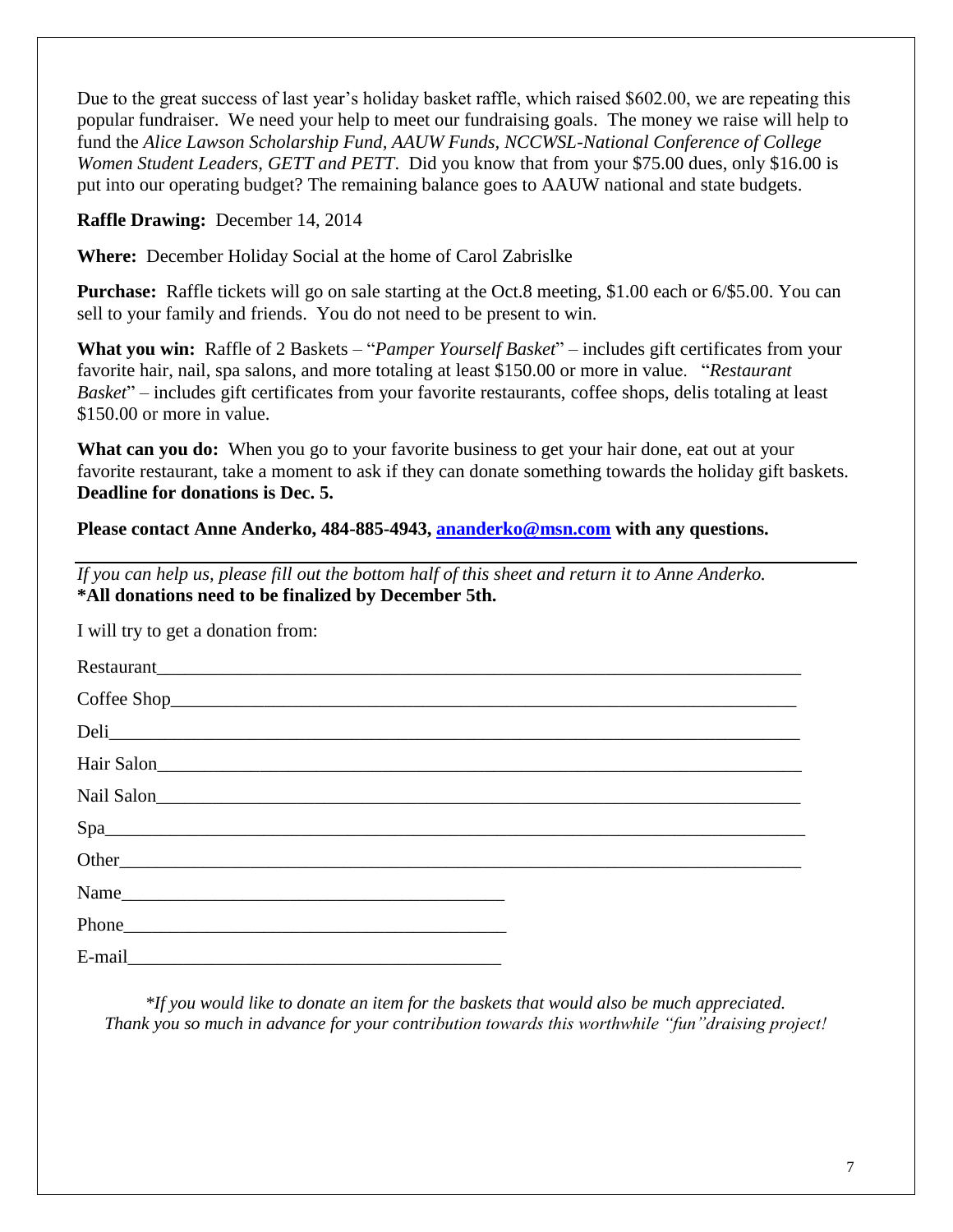

AAUW Lansdale and Montgomery County Community College are hosting a FREE screening of the film Girl Rising on Saturday November 8, 2014 from 10 AM to Noon at the Science Center Theatre on the Blue Bell campus of Montgomery County Community College, 340 DeKalb Pike, Blue Bell, PA 19422.

Girl Rising advocates for the education of girls around the world, and especially in developing countries, a message that Malala Yousafzai, an education advocate and recent Nobel Prize winner for Peace, has been fighting to spread.

The film tells the stories of nine girls in countries from Haiti to Nepal who fought for their chance to go to school in spite of extreme poverty, natural disasters, and even forced labor. The film's narrators include Meryl Streep, Anne Hathaway, Alicia Keys, and Liam Neeson.



"When girls are educated, communities thrive and economies grow."

SATURDAY NOVEMBER 8, 2014 Montgomery County Community College Science Center Theatre 10 AM to Noon FREE admission Film rated for sixth graders and up

If you need additional information, please contact Dot McLane [215-570-2393](tel:/215-570-2393) [dotmclane@comcast.net](mailto:dotmclane@comcast.net)

Montgomery County Community College, 340 DeKalb Pike, Blue Bell, PA 19422 Science Center Theatre Directions<http://www.mc3.edu/about-us/directions-and-maps/driving> Campus Map<http://www.mc3.edu/about-us/directions-and-maps/map-cc>